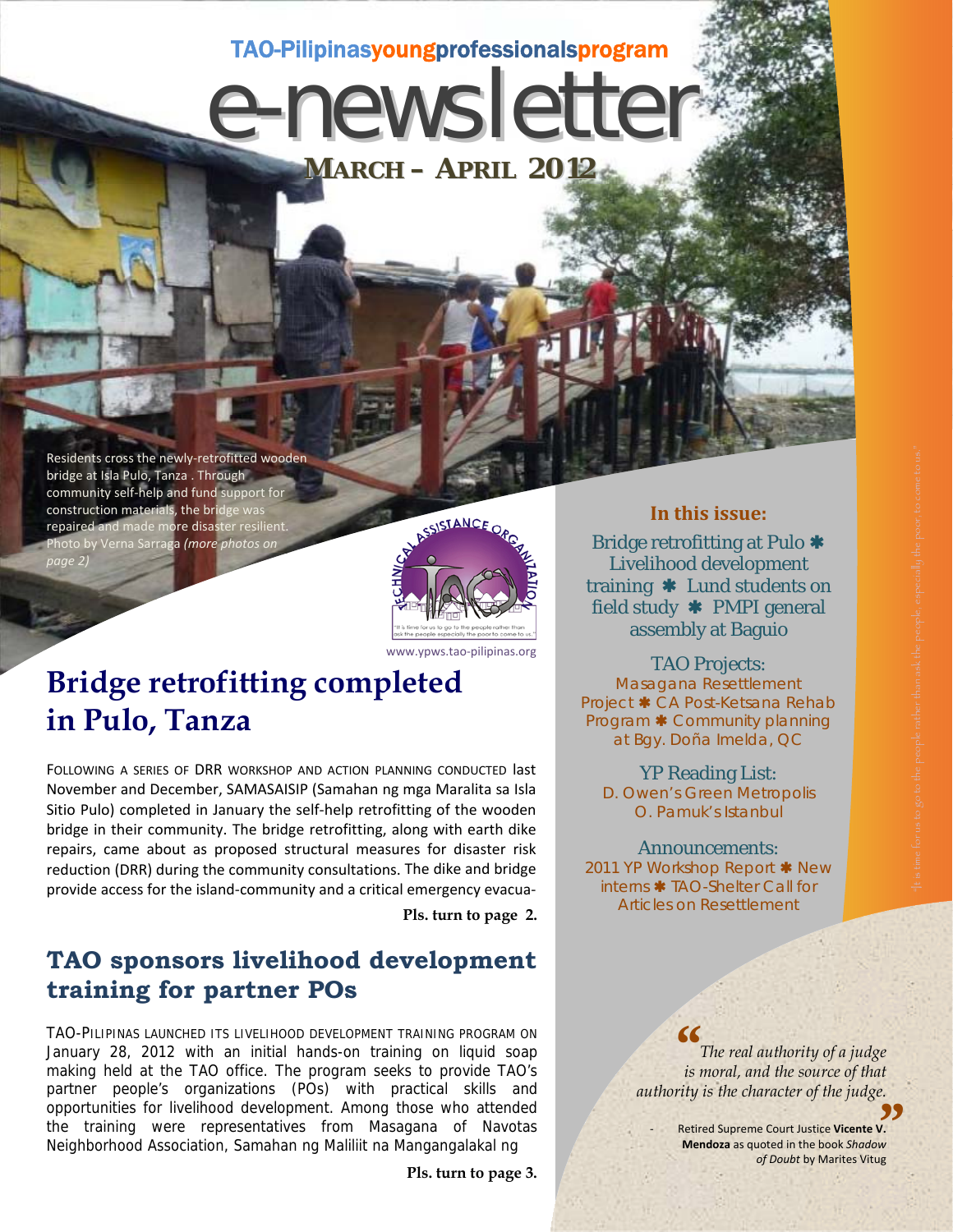# Bridge Retrofitting...

(From page 1)

tion route especially during typhoons and storm surges.

The retrofitting of community infrastructures in Isla Pulo is part of pilot demonstration activities (PDA) implemented by TAO-Pilipinas for the project "Building Disaster Resilient Communities in Flood-prone Areas" funded by Asian Development Bank (ADB). The project includes the conduct of community‐based DRR trainings and formulation and implementation of community disaster preparedness and mitigation/adaptation plan. DRR trainings for SAMASAISIP were conducted on November 25‐26, 2011 and community consultation workshops were held on December 17, 2011 where structural and non-structural DRR measures were outlined.

Prior to the actual retrofitting, structural engineering consultant Engr. Harold Aquino from the UP College of Engineering assessed the existing wooden bridge and provided recommendations for retrofitting. He also supervised the hands-on training on retrofitting on January 20-21, 2012. The community mobilized a group of volunteers to provide the labor force for the retrofitting. Structural supports (wooden posts with concrete foundation and wooden beam joists) were added to strengthen the existing bridge. Additional wood planks and handrails were also placed to make the bridge safer to cross.

The repair and retrofitting of small community infrastructures in Isla Pulo is planned to be completed by July 2012. *(Ge Matabang)*

*(More information about the project may be viewed at http://beta.adb.org/site/ngos/activities/ngo-build-disaster-resilient-community.)* 



*Engr. Harold Aquino facilitates on December 17, 2011 the community assessment of the bridge and dike and action plan for their repair and retrofitting.* 



*ADB representatives conduct site visit at Pulo on January 20, 2012* 



*SAMASAISIP volunteers provide manpower support for the bridge retrofitting*



*A series of photos showing the bridge before retrofitting (photos above) and after retrofitting (photos below)*

TAO‐YPP E‐newsletter March‐April <sup>2012</sup> / **2**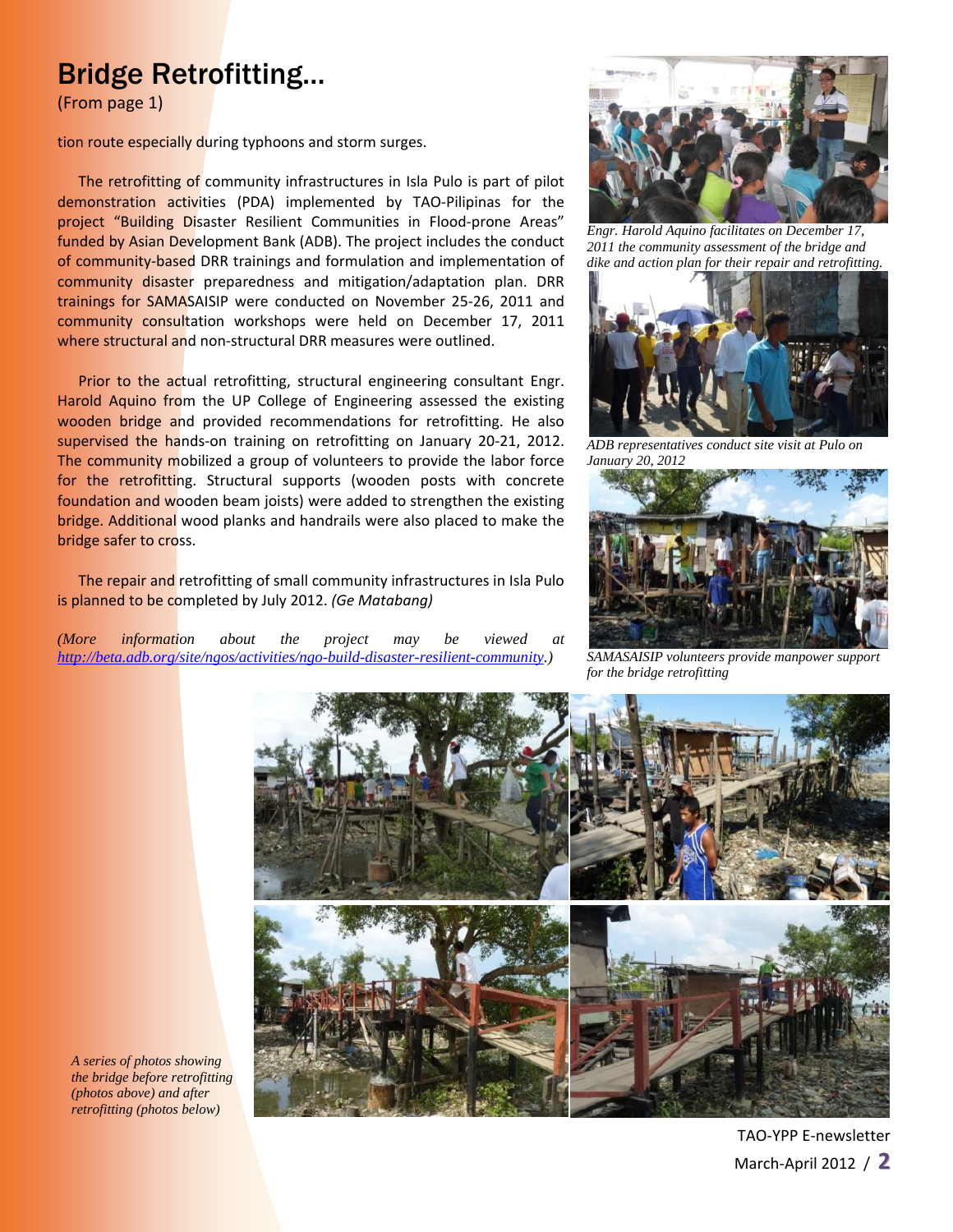## TAO sponsors livelihood...

(From page 1)

R.Domingo, Samahan para sa Angkop na Pabahay ng San Pablo Apostol (SAPSPA), and St. Hannibal Empowerment Center (SHEC).

Trainers from SIGE (Simulaing Gabay sa Entrepinay) Foundation, Inc., led by Marilou Casten and Carmen Gonzaga, served as resource persons for the hands-on training. They demonstrated the standard procedures for making three product lines: liquid hand soap, dishwashing liquid, and fabric softener. Following the demonstration, the participants

were grouped and given the ingredients and tools to apply the soap-making procedure and make sample products.

After the training, TAO discussed with the participants the procurement of raw materials/product ingredients, pricing, packaging, quality control and marketing. They explored the next steps for the POs to possibly become suppliers of liquid soap products for commercial use. *(Ge Matabang)*



*Photos at right: (above)trainers from Barangay Holy Spirit demonstrate proper mixture of ingredients to make dishwashing liquid; (below) trainers supervise the hands-on activity* 

## **Lund University Students on Field Study in Metro Manila**

FROM FEBRUARY 13 UNTIL MARCH 4, 2012, ten architecture students from Lund University in Sweden went on a field study of various areas in Metro Manila and its nearby provinces (Laguna and Cavite) as part of the course program "Architecture in Extreme Environments – Urban Shelter". The students visited housing projects for low, middle, and highincome families, museums, and government agencies involved in housing such as the National Housing Authority. The study tour was facilitated by TAO-Pilipinas, Inc. through its Research and Publications program in coordination with the Urban Shelter Course Coordinator, Mr. Johnny Åstrand from the Housing Development and Management of Lund University. The students' 3‐ week field study in Metro Manila was part of their research activities to complete their design exercise/assignment for the course, a

housing project in Mandaluyong City for low‐ to middle‐income Filipino families. This has been the fourth year that TAO‐Pilipinas facilitated the field study program for Lund University's Urban Shelter Course.

The students were a diverse batch coming from different countries such as France, Switzerland, Sweden, Spain, Luxembourg, Czech Republic, USA, and Canada. They went to GK

Baseco and the NHA housing project in Smokey Mountain and conducted interviews with residents to learn about the culture and way of life of the people. They visited private housing developments such as Avida Estates by Ayala Land and San Benissa by PHINMA Properties. Aside from interviewing local residents, the architecture students also interviewed

**Pls. turn to page 4.**



*Visiting architecture students with course coordinator Johnny Astrand and Quezon City Vice Mayor Joy Belmonte at the Quezon City Hall.*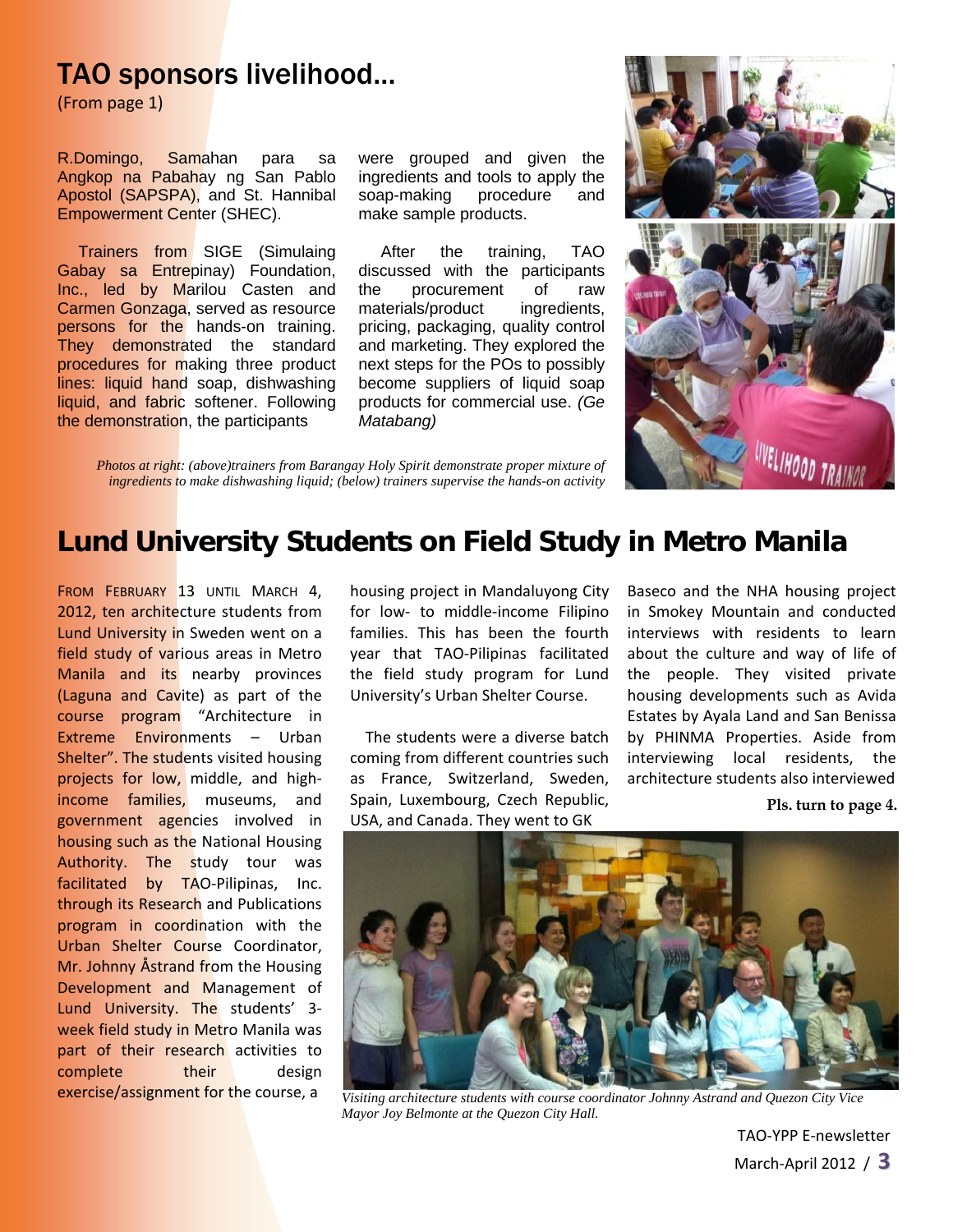# **PMPI holds 4th General Assembly in Baguio**



*The welcome presentation during PMPI's 4th Gen. Assembly* 

THE PHILIPPINE MISEREOR PARTNERSHIP INC. HELD ITS General Assembly in the City of Pines with the theme "*Harnessing faith, culture and integrity of creation towards a renewed peace and development paradigm*". On February 27 up to March 1, two hundred eighty-four (284) organizations from 15

regional clusters all over the Philippines met together to discuss issues affecting the majority of society.

The four-day event was fully loaded with discussions on relevant topics including Peace in Mindanao, Climate Change and Sendong Experience in CDO and Iligan, Organic Agriculture Act, Pnoy Engagement of the Urban Poor, and Entrepreneurship in the Fair of Ideas. The Fair of Products and Exhibits showcased local produce from the different regions in the country and local efforts and achievements in development.

The General Assembly proper defined the very being of the Partnership with the approval of its organizational manual, development agenda, development frameworks and resolutions. Of the ten resolutions presented, three priority resolutions on Climate Change, Peace and Sustainable Agriculture were approved, which defines PMPI's priority issues in addition to Anti-Mining Campaign for the next three years. Letters of support to regional issues in Aurora (APECO), Leyte (Eco-tourism), and Davao

**Pls. turn to page 5.**

# Lund University Students...

(From page 3)

technical professionals and visited the offices of the United Architects of the Philippines, Palafox Associates, and TAO-Pilipinas, Inc. to get a glimpse of what kind of work architects in the Philippines do. They also visited Casa Manila, San Agustin Museum, and the Malacañang Palace Museum to have more information about the history of the Philippines.

After a field visit to the actual site of their design assignment, the architecture students presented their initial concepts and designs to project stakeholders at the National Housing Authority (NHA) Boardroom on March 2, 2012. They were divided into four groups and each group presented a design proposal. The students' presentations showed different approaches in tackling the

housing design assignment. One of the groups employed a landscape-based concept and a more organic approach to their design, while another took on a city building/master planning perspective to their proposal. Another group conceptualized various design options for multi-family dwellings. The design schemes were critiqued by a panel composed of representatives from the government housing sector and the academe. The students will be finalizing the schemes when they go back to Sweden to complete the Urban Shelter Course.

Apart from the field visits facilitated by TAO-Pilipinas, the group also took the time to go to tourist areas such as Banaue, Palawan, and Boracay which helped them more in understanding the cultures of the Philippines. *(Angel Sales)*



*Photos at right: a tour of the Malacañang Museum; ocular inspection of the design project site in Welfareville, Mandaluyong City; presentation of design schemes at the NHA.*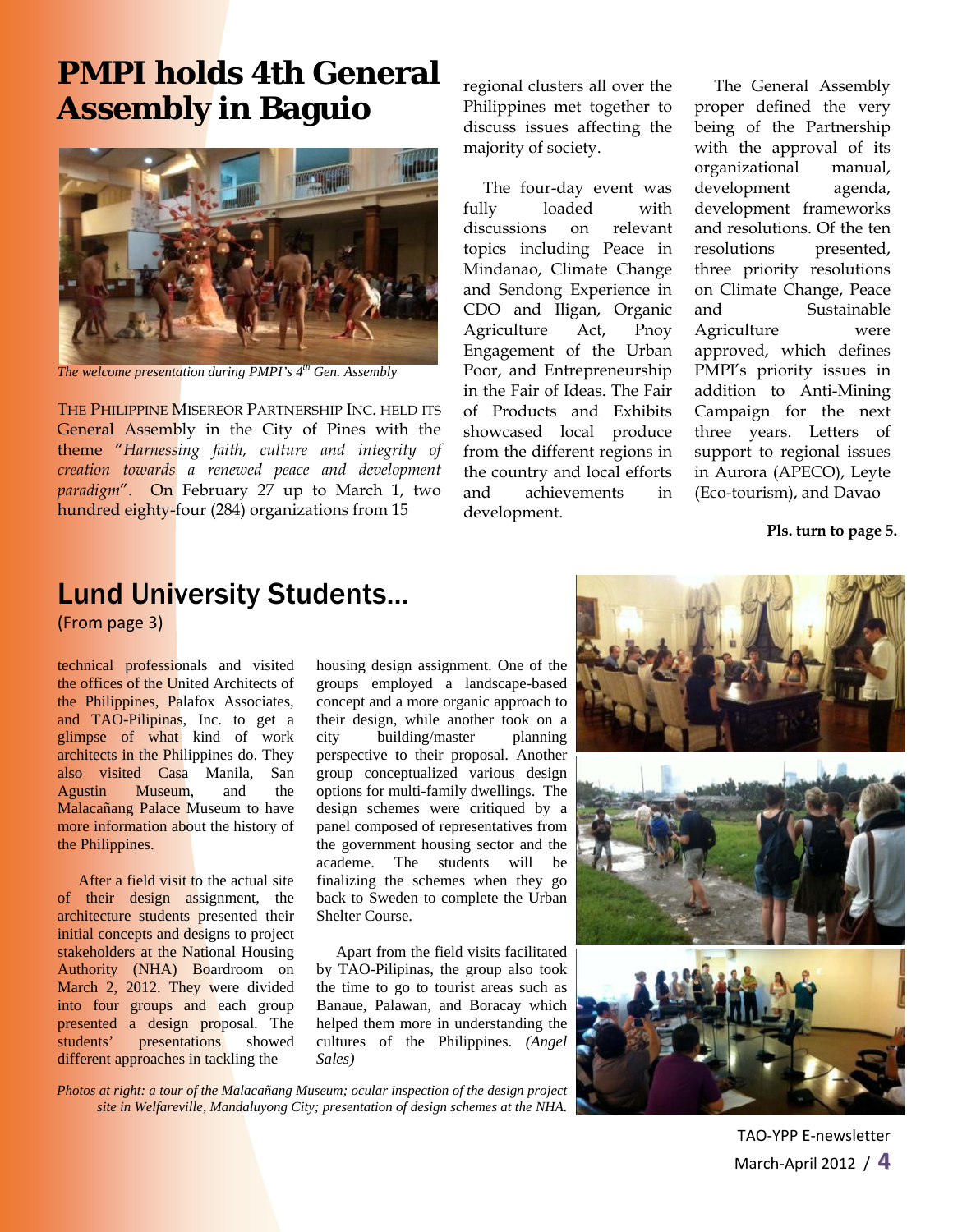#### **TAO Projects In Brief <b>Contract Contract Contract Contract Contract Contract Contract Contract Contract Contract Contract Contract Contract Contract Contract Contract Contract Contract Contract Contract Contract Contract**



## **NPO SSS-Japan donates to Masagana resettlement project**

NPO SOCIAL SECURITY SERVICE OF JAPAN RESPONDED TO TAO'S appeal for help following the onslaught of Typhoon Pedring (Nesat) on September 2011. A non-profit organization based in Japan, NPO SSS donated PhP256, 000 to support the post-disaster rehabilitation of Masagana community in Tanza, Navotas. The Japanese

group previously went to Masagana area in October 2010 during a field visit in the Philippines.

The NPO SSS fund will be utilized by Masagana to support its long-term recovery and sustainability of Masagana of Navotas Neighborhood Association. The fund has been allocated for a small community livelihood project (rice-selling) in Tanza and for the site preparation works at the Masagana Resettlement Project in Angat, Bulacan.



### **Participatory design workshops continued under CA Post-Ketsana Rehabilitation Program**

TAO-PILIPINAS FACILITATED A SERIES OF PARTICIPATORY DESIGN workshops for its Christian Aid-funded project, *Self-Help Retrofitting and Community Infrastructures Development*. Design workshops with community representatives were held last February in different areas in Rizal province --- Damayan sa Floodway in Taytay (Feb 16); Banaba, San Mateo (Feb 17); and

Suburban, Rodriguez (Feb 20). Communities validated the design schemes for the various small infrastructure projects to be constructed under the Post-Ketsana Rehabilitation Program of Christian Aid.

In Taytay, community members used scaled models to present their preferred design of a housing unit in the floodway area. In Banaba, community representatives refined the design schemes for a barangay livelihood-evacuation center. In Suburban, a validation workshop was conducted to finalize the design of a footbridge and the community members also came up with design schemes for a chapel-evacuation center.



#### **Community Planning Workshop at Bgy. Doña Imelda, Quezon City**

TAO-PILIPINAS FACILITATED A PARTICIPATORY PLANNING workshop with residents of Areas 29, 42, 48, 81, 100, RASYC, and RIBANA of Kapiligan Street, Barangay Doña<br>Imelda, Quezon City. Forty community members Imelda, Quezon City. Forty community participated in the activity representing the over-1,000 families that are informally occupying areas along the San Juan River. The planning workshop, held at the barangay hall on February 25, 2012, is part of the people's process to formulate a development plan for housing informal settlers.

Assisted by Community Organizers Multiversity (COM), the community in Doña Imelda is one of the identified priority areas for in-city housing under the PhP10B Housing Program Fund of Pres. Aquino. The program will move informal settlers from danger areas in the cities of Metro Manila.

During the workshop, TAO conducted a brief orientation on minimum design standards for socialized housing developments. The participants were then divided into groups and using planning tools developed by TAO, they came up with four design schemes. The community proposed the building of MRBs or medium-rise buildings in their conceptual development plans.

# (From page 4)

(Aerial spray) were also approved by the Assembly. A torch parade to SM Baguio was also organized to express PMPI's objection to cutting of trees.

The really heavy agenda of the Assembly was fused with the cultural presentations of the Northern Luzon starting with the welcome dinner, a sumptuous rendition of local cuisine, cultural dance and music engaging the participants in an agreement or Bodong with the host cluster, Northern Luzon, captured in a prayer and the lighting of candles. The lavish welcome was reciprocated by all the clusters in a cultural presentation during the solidarity night with the token of a promise kept in the time capsule that will be opened in the next Assembly three years after. The event was capped by the election of coconvenors and the turn-over of responsibilities between the old and new cluster point persons. *(Arlene Lusterio)* 



*The torch parade in front of SM Baguio*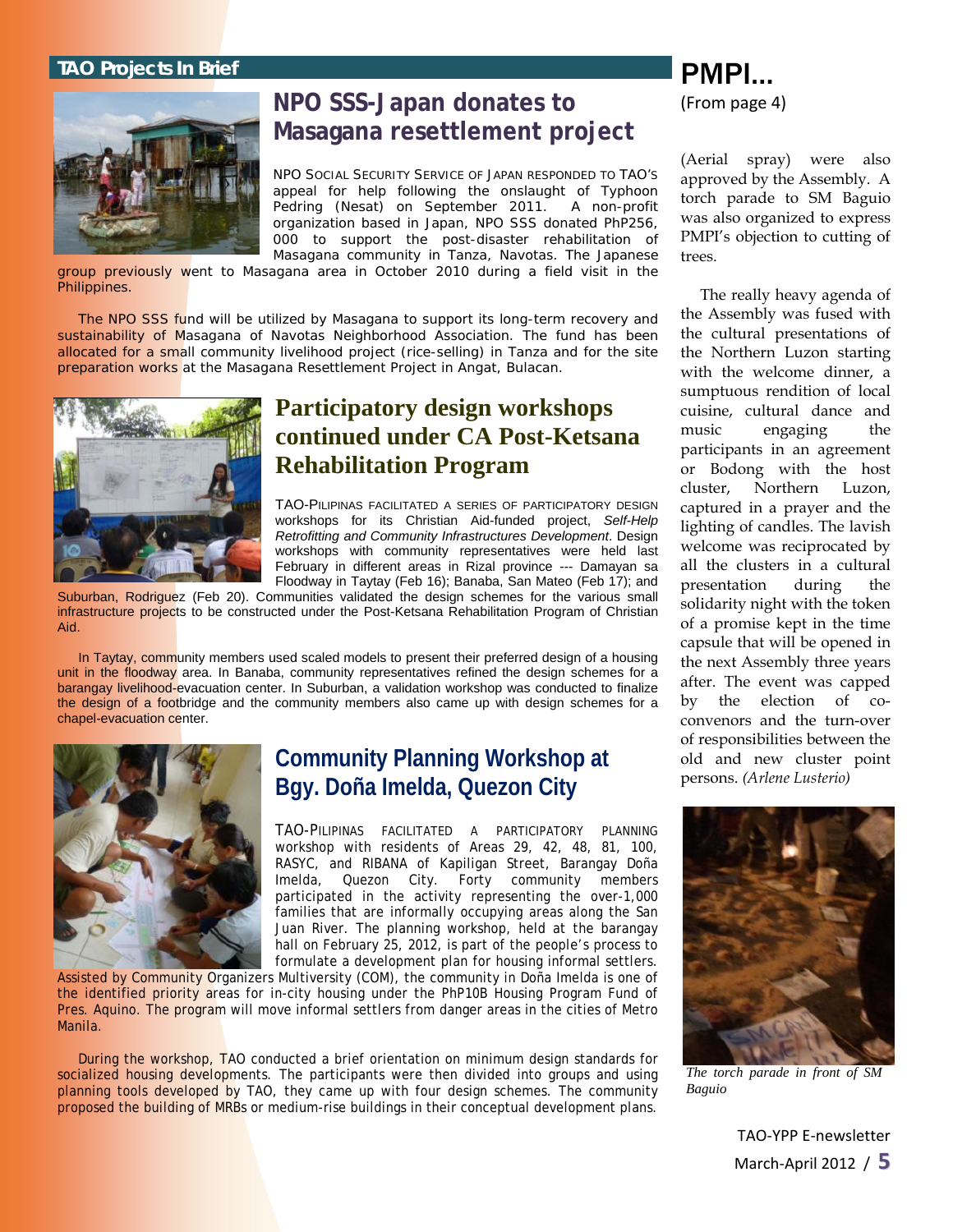#### **YP Reading List**

Books and other materials featured in this section are available at the TAO Resource Center & Library. Library use is by appointment and guidelines may be viewed at **http://www.tao-pilipinas.org/resources/library**. You may call Angel Sales at 441-0998 / 436-7301 or email **lib@tao-pilipinas.org** to schedule your visit.



Title: **Green Metropolis** Author: **David Owen** Publisher: **Riverhead Books (2009)**

This book is subtitled *Why Living Smaller, Living Closer, and Driving Less Are the Keys to Sustainability* and that is precisely what author David Owen drives at when he argues that New York City is a model of environmental sustainability. Owen's arguments are highly interesting because it counters conventional thinking about sustainability (i.e. countryside open spaces, green technologies such as solar panels, backyard composting). He is persuasive as he extols the environmental benefits of high-density urban living particularly in New York City, how its efficient transit system, high-rise apartment buildings and compact network of civic services mean less driving (more walking and biking), using up less space, and less resource consumption which ultimately result to lower per capita energy use and carbon output than the rest of the U.S.

The author is critical of some supposedly "green" developments that in his analysis actually fail their environmental sustainability goals by building them in non-dense and in transit-inaccessible locations and making them dependent on expensive eco-gadgets. He finds the best examples of energy-efficient patterns of activity by looking at New York City and old European towns with densely developed cores. He stresses however that because New Yorkers have lower environmental impact than other Americans does not necessarily mean they are more enlightened. Such built-in, unconscious energy efficiency is largely the outcome of living in dense, compact, mixed-use cities with reliable public transport.

*Green Metropolis* presents a different perspective on sustainable urban forms but avoids discussion of some of the arguments against the compact city form such as social segregation and the relationship between city and the countryside. It is highly recommended especially for urban planners (whether one is for or opposed to the compact city) as it explores the connections between population density, transport, urban form and energy consumption in the context of climate change issues and concerns. *(Ge Matabang)*



#### Title: **Istanbul: Memories and the City** Author: **Orhan Pamuk** Publisher: **Vintage Books (2004)**

*Istanbul* is not really a book about the city but is primarily a memoir of Turkish novelist Orhan Pamuk. It is a chronicle of his youth and family life set against the backdrop of a historic city that is geographically straddled between East and West. (Part of the country does lie in Asia and another part lie in Europe.)

The book is a fascinating read because the author delves into how his birthplace and its history have shaped much of his identity and creativity. Most interesting is the concept of *hüzün* (Turkish for melancholy), a cultural affliction unique to the *Istanbullu*s that the author attributes to lamenting the city's decline from its great Ottoman past. Pamuk writes in this same dark mood and the accompanying black and white photographs beautifully lend a nostalgic tone to his text.

Pamuk's account is actually a loving, soulful portrait of his city. A strong sense of place is encountered as he describes its cobblestone streets, the old mansions (yalis) along the Bospohorus, and its great mosques and monuments. For a one-time visitor of Istanbul, these offer an intriguing view of the city, one that can only come from a native son or daughter of the place. (*Ge Matabang*)